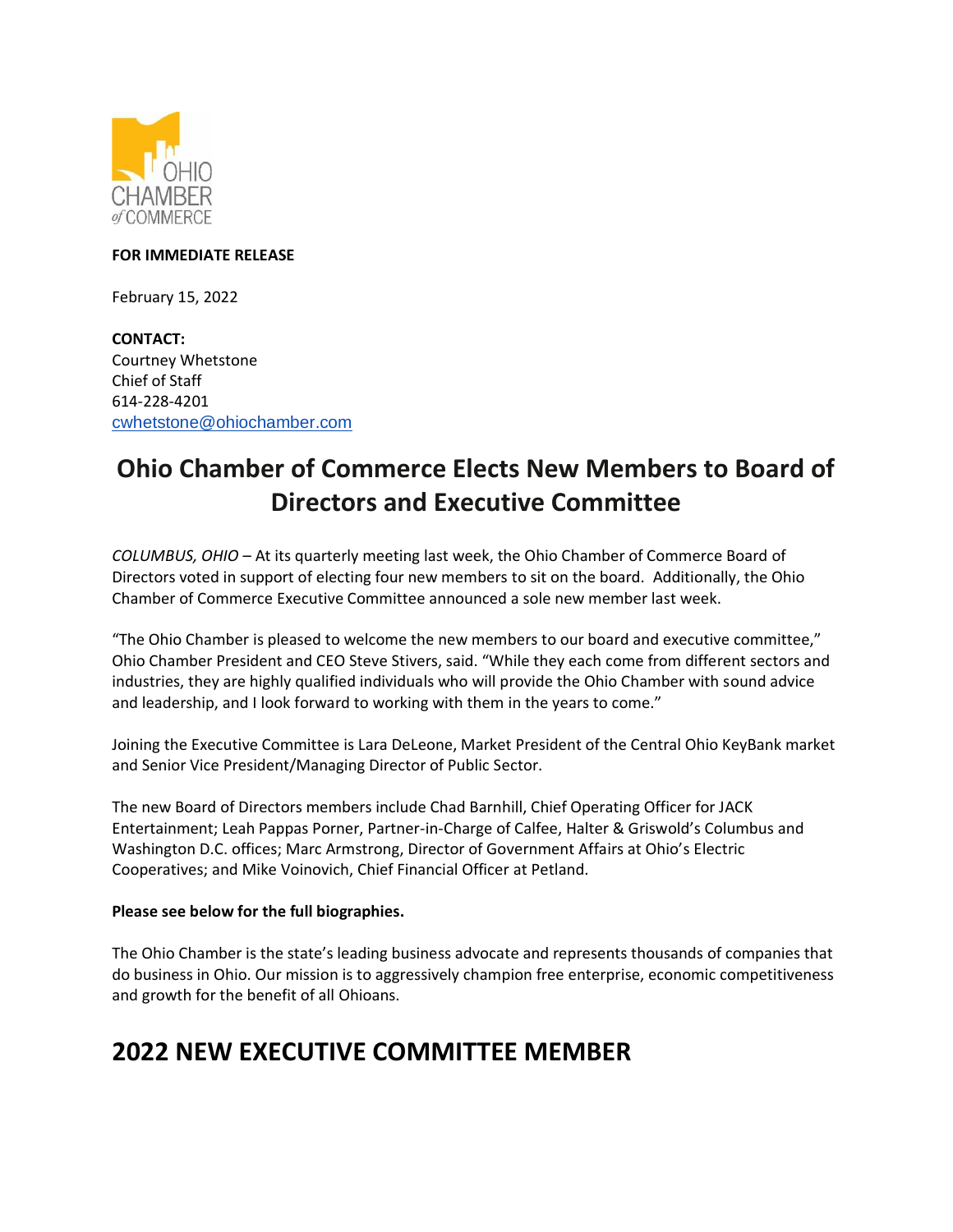

**Lara DeLeone** is the Market President of the Central Ohio KeyBank market and Senior Vice President/Managing Director of Public Sector. Lara joined Key in 2002 in her Public Sector role, in which she manages and oversees relationships with clients that include state governments, pension funds, municipalities and counties throughout Ohio, Connecticut, New York, Indiana, Michigan and Illinois and Rhode Island. As Market President, Lara also oversees the bank's customer service and business development efforts throughout Central Ohio and is accountable for driving collaboration and coordination of activities and resources to grow the bank's presence and market share. In addition, she serves as the external face and voice of KeyBank in the Central Ohio community.

Lara began her career in government working in the Ohio House of Representatives, the Ohio Office of the Governor, Ohio Office of the Treasurer and lastly the United States Senate. She also has served as an adjunct Professor at Columbus State Community College.

Lara has an undergraduate degree from Wittenberg University majoring in English. Additionally, she studied abroad at Boston University's extension in London, England where she majored in marketing/business and held an internship at a London based public relations firm. Lara also earned a Master's Degree of Communications from Miami University in Oxford, Ohio. She holds Series 52 and Series 63 licenses.

Lara was a Vice Chair of the 2016 US Senior Open Golf Tournament held at Scioto Country Club. She was the only woman to hold that position and worked closely with the United States Golf Association in the planning of that event. Lara resides in Upper Arlington, Ohio with her husband and two children.

## **2022 NEW BOARD MEMBERS**



**Chad Barnhill** is Chief Operating Officer for JACK Entertainment and has been an executive with JACK since 2015. Barnhill possesses a wealth of casino and hospitality business knowledge central to the

company's reputation as a strong casino operator. He is driven to improve operations,guest satisfaction and drive company growth. Barnhill has been using his creative vision, strategic planning, and 25+ years of hospitality, hotel, and casino experience to enhance the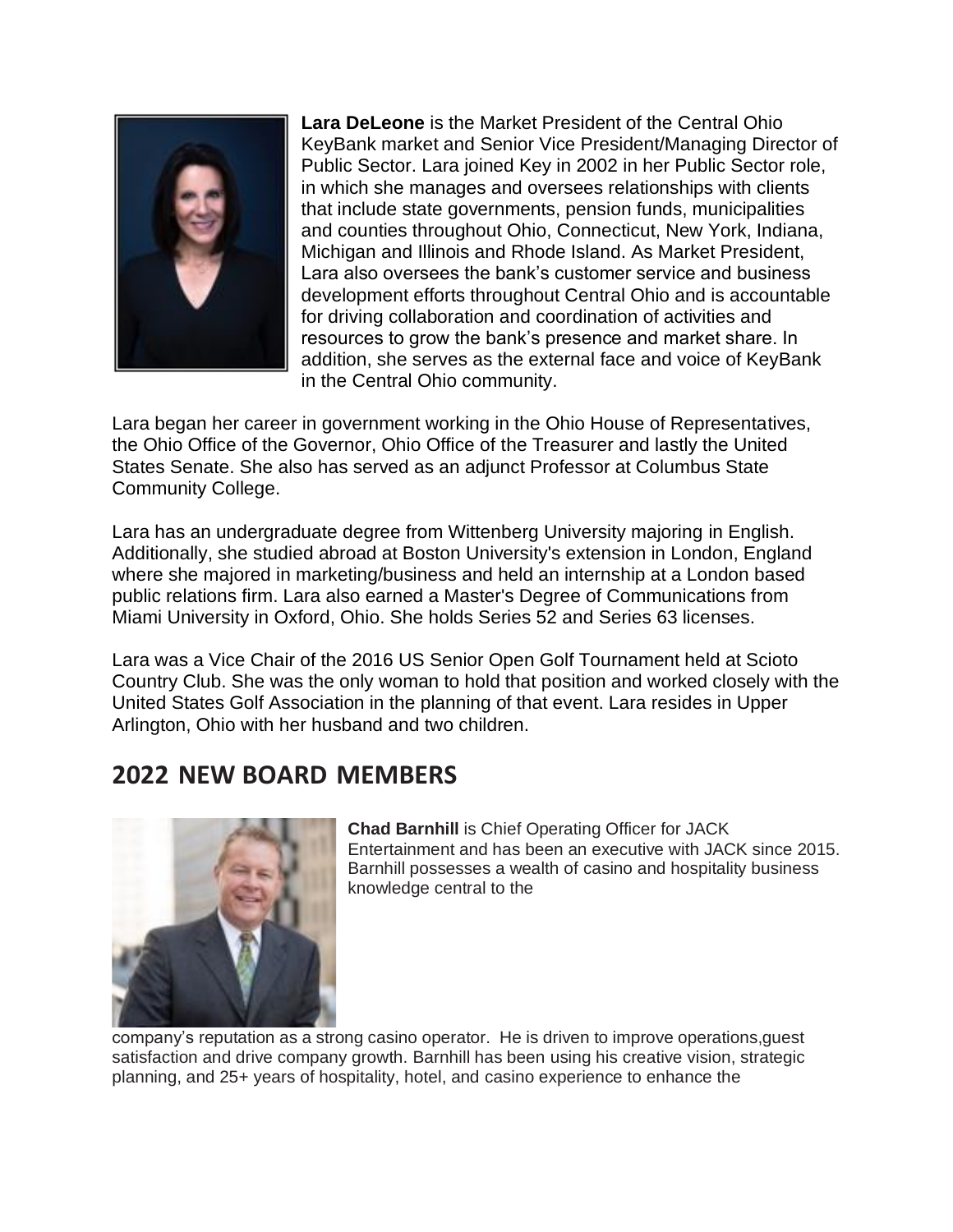operational performance throughout his career. He provides leadership and direction to both JACK Cleveland Casino and JACK Thistledown Racino.

Barnhill is committed to serving and giving back to the greater

Cleveland community, leading JACK in supporting more than 50 local organizations,including food donations to the Greater Cleveland Food Bank and their partner food

pantries, volunteer days with Habitat for Humanity, and on property fundraisers and supply drives benefiting the American Cancer Society's Cleveland Hope Lodge and the Providence House. Dedicated to being a champion for the communities in which he resides, Barnhill has previously served on advisory boards in both Cincinnati and Baltimore including REDI Cincinnati, Downtown

Cincinnati Inc., Baltimore Center Club, Baltimore Downtown Partnership, Visit Baltimore CVB , and AssociatedBlack Charities of Baltimore.



**Leah Pappas Porner** has extensive experience leading and defending leg-islative efforts, including building coalitions and working with stakeholders andtrade associations. She has counseled clients regarding issues affecting

higher education, Medicaid, utility, charter school, banking, environmental, gaming, technolog y and housing industries as well as tort reform and civil procedurereform.

Leah has been a well-regarded lobbyist in Ohio since the early 1990s. Shehas been recognized for inclusion in The Best Lawyers in America© forGovernment Relations (2013- 2022). In 2014, Leah was named "Lawyer of the Year" in Government Relations by Best Lawyers. She also was

namedone ofthe "Most Effective Law Firm Lobbyists" by Opinion Strategies Inc.

Currently, she enjoys serving on the COSI Board of Trustees and on the Capital Square FoundationBoard. She was selected by Ohio Governor DeWine as a Founding Board Member of the Ohio Governor's Imagination Library.

Leah served as Assistant Deputy Legal Counsel for Ohio's governor from 1992 to 1995, and shewas the Director of Special Counsel for the Ohio Attorney General from 1995to 1999.

She began her tenure with Calfee in 1999, and was elected Partner in 2002. Leah was elected

to the firm's Executive Committee in 2009 and the Management Committee in2011. She wa s namedPartner-in-Charge of the Columbus office in 2012.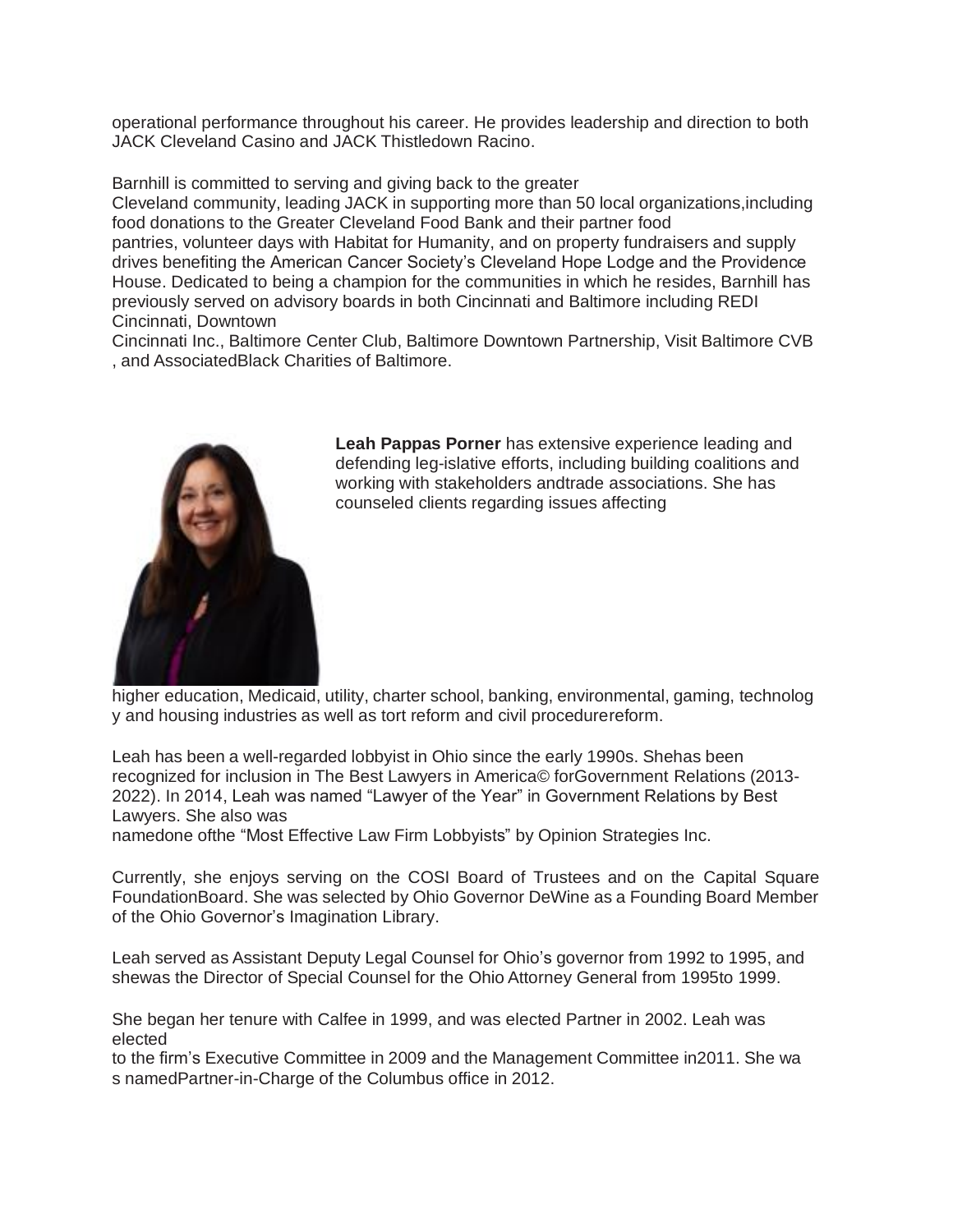

**Marc Armstrong** is the Director of Government Affairs at Ohio's Electric Cooperatives. In this role, he coordinates federal and state legislative

and politicalstrategy and oversees grassroots advocacy initiatives for Ohio's 24electric distributio n cooperatives. Armstrong has been with the organizationsince 2007.

Prior to joining the Ohio's Electric Cooperatives, Armstrong provided legislative advocacy for the Ohio Farm Bureau Federation

supporting Ohio's agricultureindustry at the Statehouse. He is also a former staffmember in both the Ohio Senate and Ohio House of Representatives.

Armstrong is a member of the Ohio Lobbying Association and serves on theBoard of Trustees of America's Power, a national energy trade association.

He received a bachelor's degree from The Ohio State University. He lives in Powell with his w ife Jackie and daughters Avery and Penny.